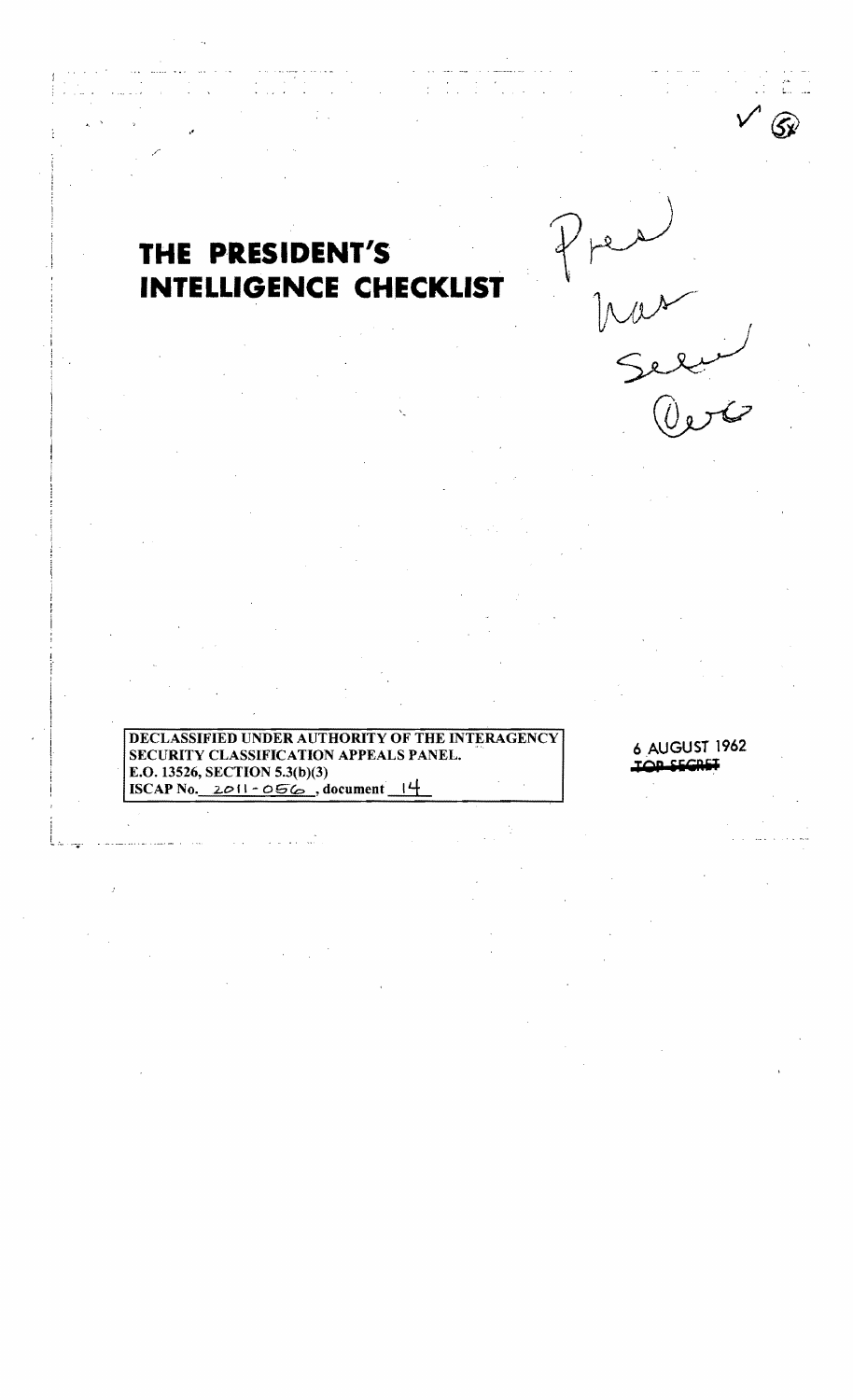1. Berlin The East Germans are continuing to behave as though they are expecting rising tension in Berlin. Since last Friday there has been a marked increase in their construction activities along the sector and zonal borders of the city. Aerial reconnaissance reveals that they have stockpiled construction materials along the length of the borders. Over the weekend, the armed workers' militia went through an exercise close by the Wall, where they have not been seen since last<br>August. August. -----------------------------------------------------------.-----------------.------------- <sup>I</sup> Portion identified as non-responsive to the appeal .. I I I I I I . I I For The President Only-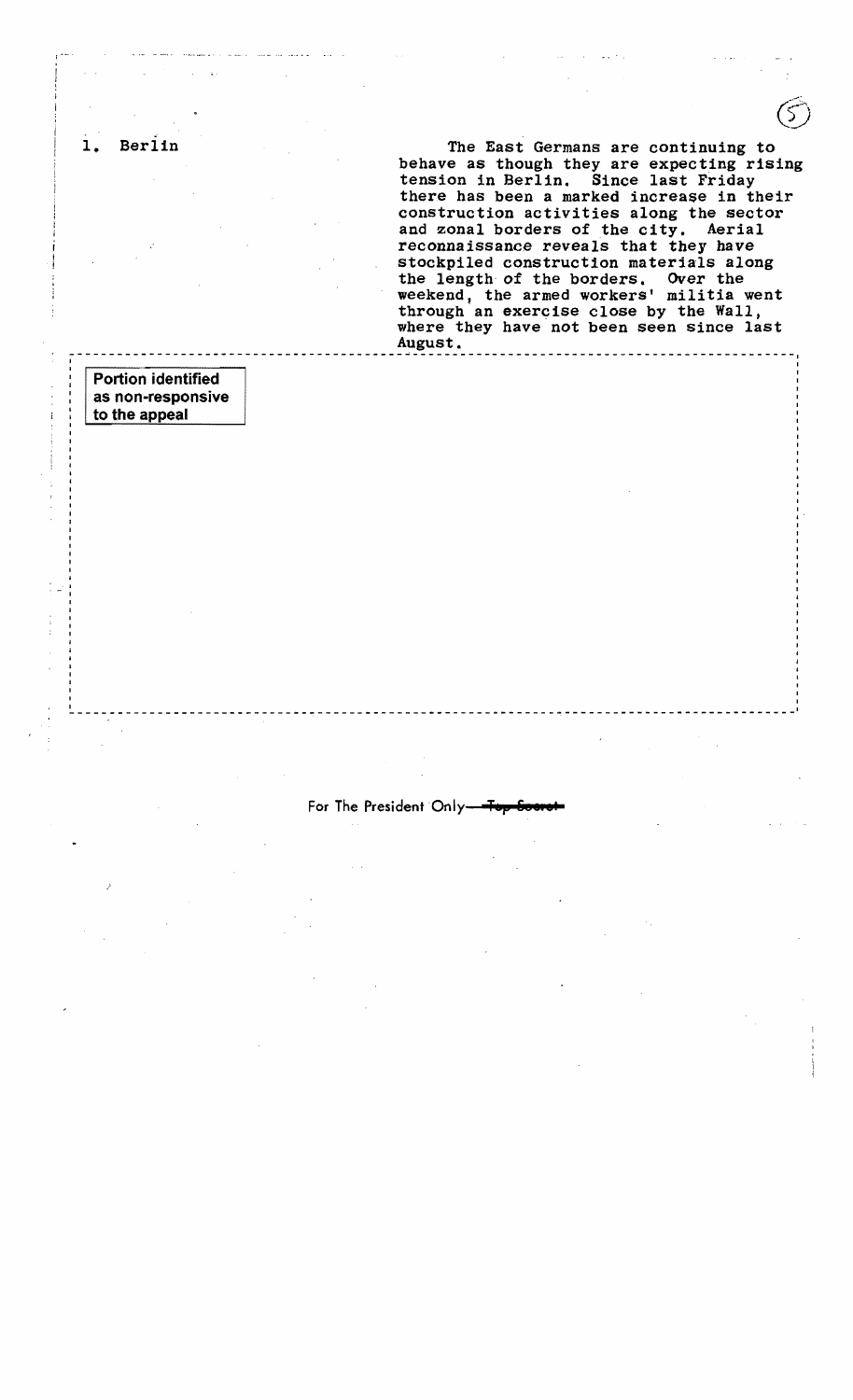$\mathbf{I}$ : I I

3. Disarmament Conference Ambassador Dean is having heavy going with the British on the new US proposal. The British argue that we will'not be able to get off the ground at all unless we give figures--singledigit ones--for the number of control posts and on-site inspections we want. Barring this, they say, we should go for a treaty which covers atmospheric, underwater and outer-space, but not underground, testing. Dean thinks that the British are working from a scientific assessment different from ours and that he will have to close that gap before he can bring them around.

ا السيط

For The President Only-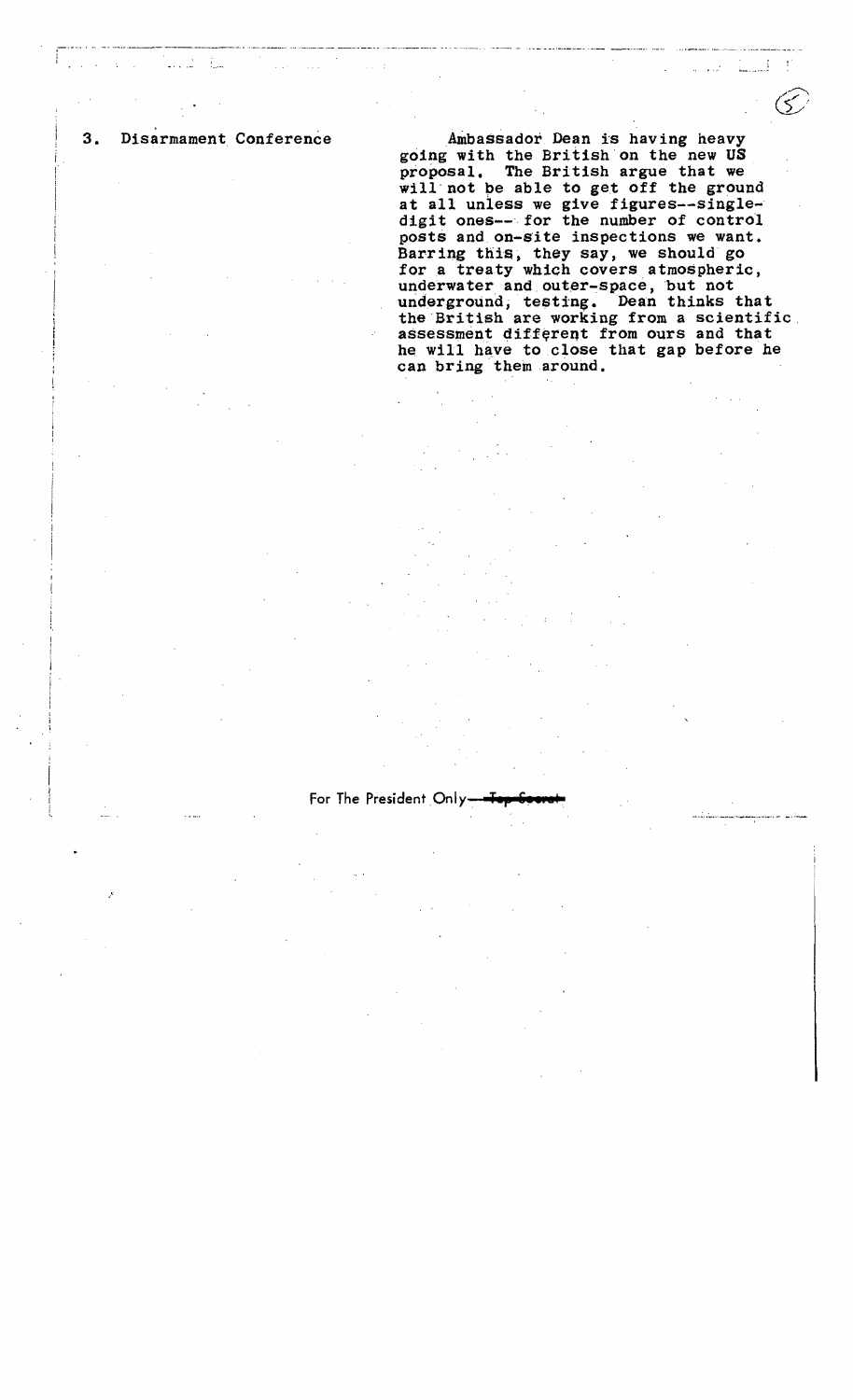A. Another test of strength between President Goulart and the conservative Brazilian congress should occur later this week. Goulart plans to' ask the congress to remove many of the checks it has placed on the executive power and is giving some thought to closing down the congress if he is refused.

B. Sukarno has told Ambassador Jones that his decision on accepting the West New Guinea agreement is solid and that Subandrio will leave for New York next Thursday for the formal signing.

| <b>Portion identified</b><br>as non-responsive '<br>to the appeal |  |  |
|-------------------------------------------------------------------|--|--|
|                                                                   |  |  |
|                                                                   |  |  |

For The President Only

## NOTES

f~ ~.~. - .. ,